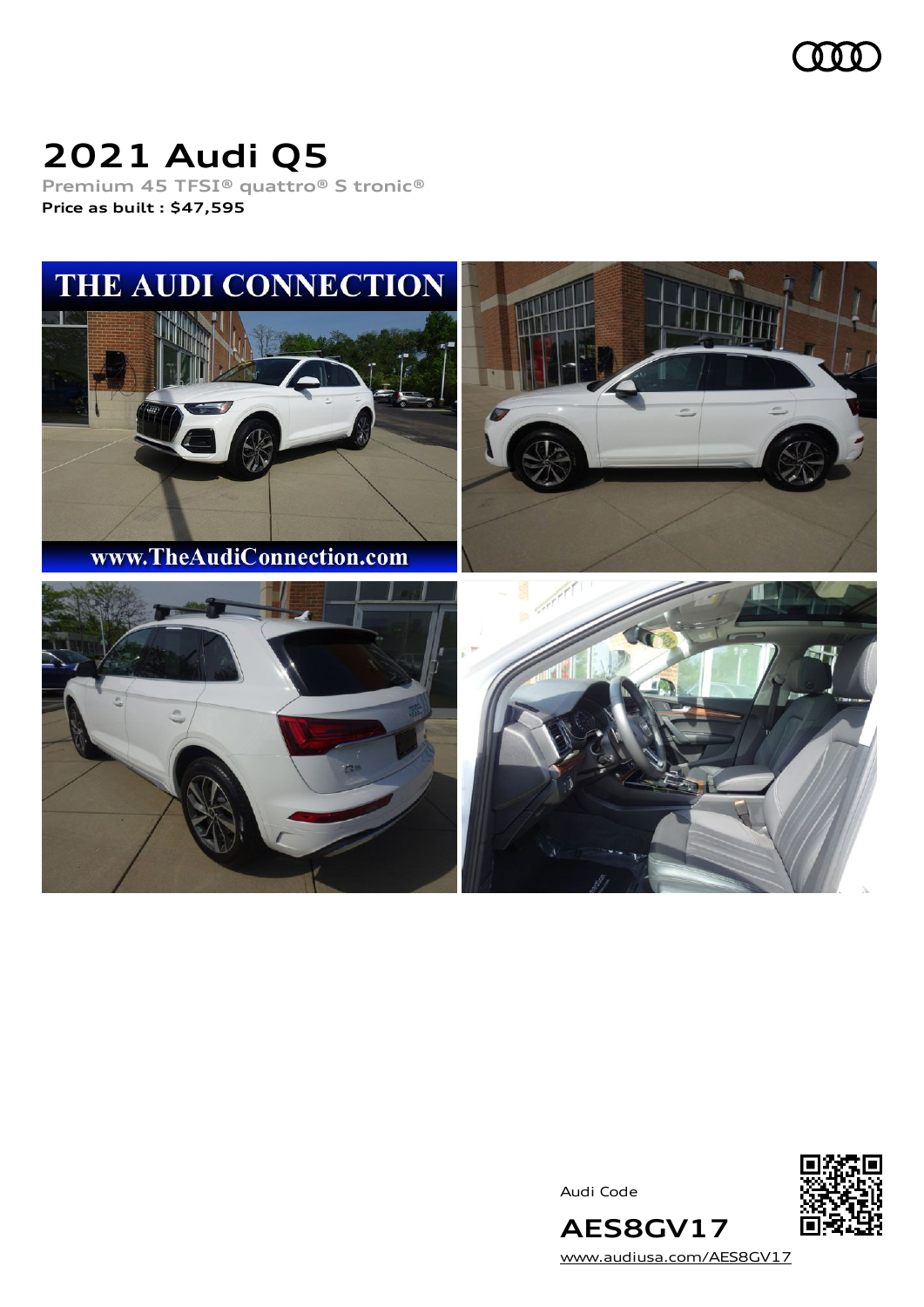### **Summary**

**Audi 2021 Audi Q5** Premium 45 TFSI® quattro® S tronic®

**Price as buil[t](#page-10-0)** \$47,595

#### **Exterior colour**

Ibis White

#### **Interior colour**

| Seats     | Black with Rock Gray stitching |
|-----------|--------------------------------|
| Dashboard | Black                          |
| Carpet    | Black                          |
| Headliner | Gray                           |

### **Technical Specifications**

| Engine type                  | 2.0-liter four-cylinder                              |
|------------------------------|------------------------------------------------------|
| stroke                       | Displacement/Bore and $1,984/82.5 \times 92.8$ cc/mm |
| Max. output                  | 261 HP                                               |
| Torque                       | 273 lb-ft@rpm                                        |
| Top track speed              | 130 mph $1$                                          |
| Acceleration (0 - 60<br>mph) | 5.7 seconds                                          |
| Recommended fuel             | Premium                                              |

### **THE AUDI CONNECTION**



#### **Further Information**

| Warranty        | No           |
|-----------------|--------------|
| Mileage         | 18,963 miles |
| Type of vehicle | Used car     |
|                 |              |

#### **Audi Code** AES8GV17

**Your configuration on www.audiusa.com** [www.audiusa.com/AES8GV17](https://www.audiusa.com/AES8GV17)

**Commission number** 8eedd5e70a0e09a92577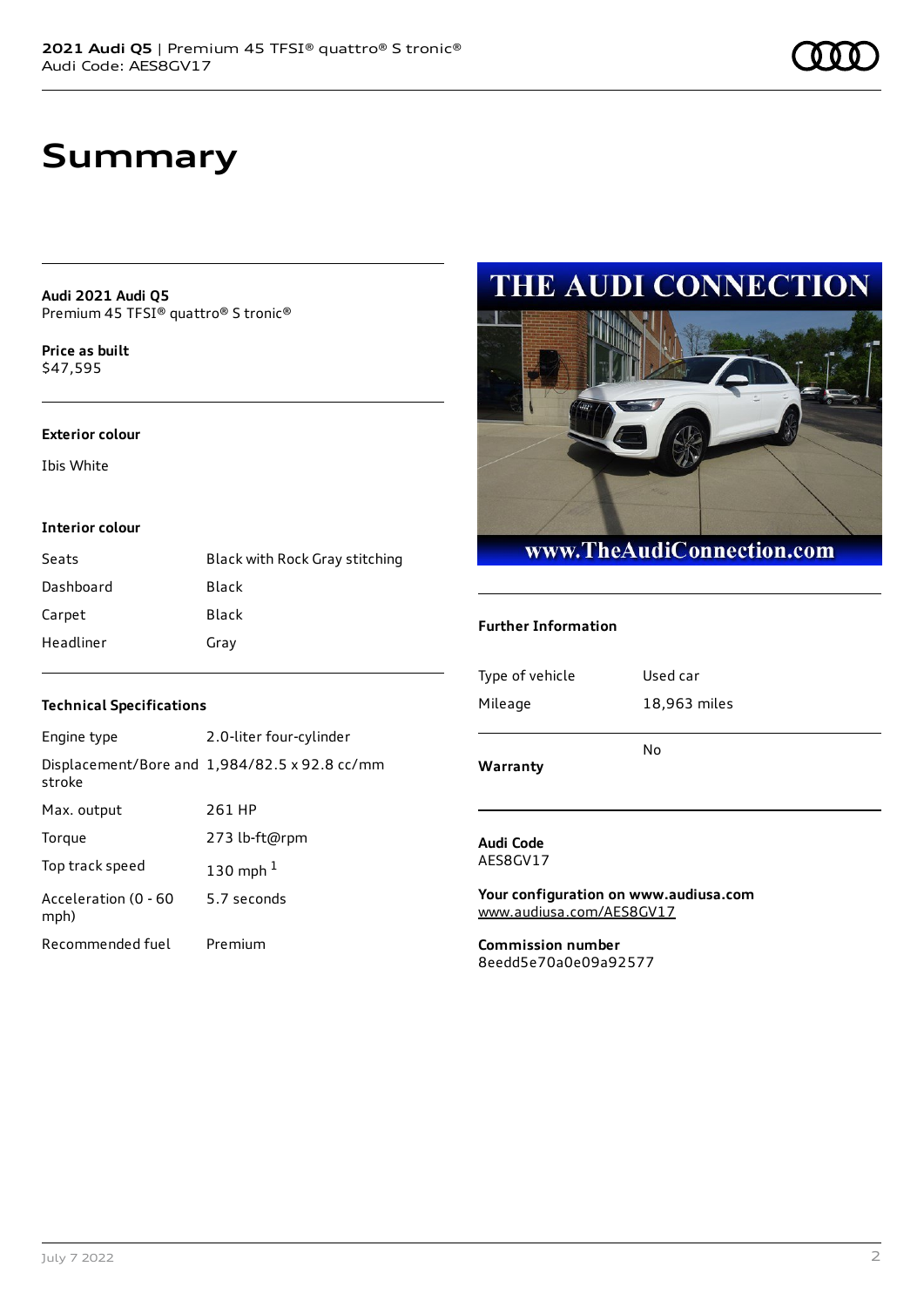# **Equipment**

Ibis White

Audi advanced key-keyless start, stop and entry

Power-adjustable, auto-dimming, power-folding, heated exterior side mirrors with memory

19" 5-double-arm design wheels, bi-color finish, with allseason tires

Convenience package

Power panoramic sunroof

SiriusXM® with 90-day All Access trial subscription









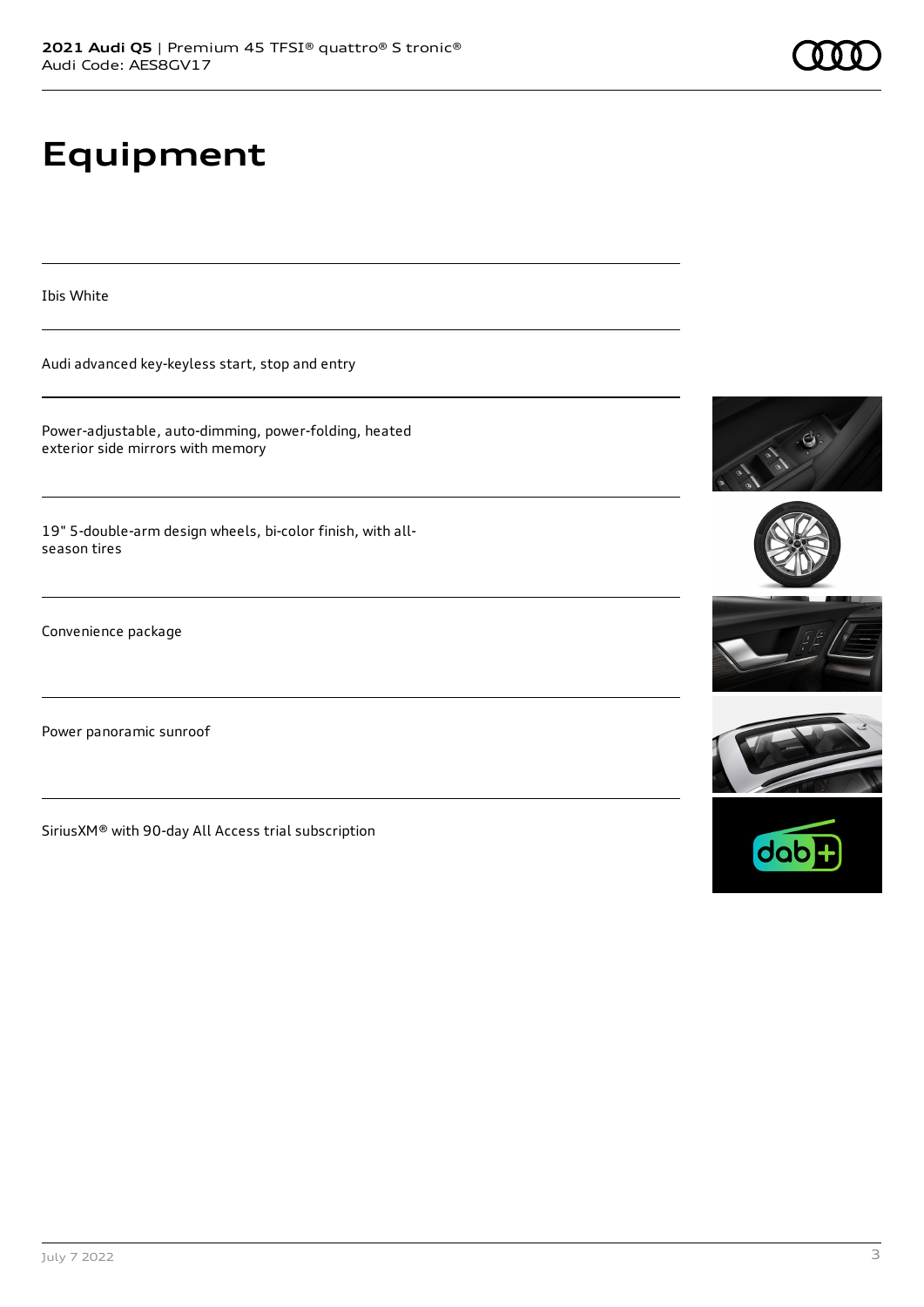## **Standard features**

### **Safety and Security**

| 4UB             | Driver and front passenger airbags                              |
|-----------------|-----------------------------------------------------------------|
| UH1             | Electromechanical parking brake                                 |
| 8T2             | Cruise control system                                           |
| VC <sub>2</sub> | Garage door opener (Homelink®)                                  |
| 4H <sub>5</sub> | Electronic rear child door locks                                |
| OZ7             | Speed-sensitive electromechanical power<br>steering system      |
| 7K6             | Tire-pressure monitoring system                                 |
| 4X3             | Advanced Airbag Protection System                               |
| 3B7             | Lower Anchors and Tethers for Children<br>(LATCH) in rear seats |
|                 |                                                                 |

#### **Exterior**

| 1 D 8           | Trailer hitch provision                 |
|-----------------|-----------------------------------------|
| 1S1             | Tool kit and floor jack                 |
| 1 B A           | Standard suspension                     |
| 3S1             | Aluminum roof rails                     |
| 511             | Tailgate roof spoiler                   |
| 8IT             | Full LED headlights with DRL signature  |
| HN <sub>2</sub> | 235/55 R19 all-season tires             |
| 8VM             | LED taillights with dynamic turn signal |
| V]1             | Full paint finish                       |
| 4KC             | Heat-insulating side and rear windows   |
| 47B             | Aluminum trim around exterior windows   |
|                 |                                         |

### **Interior**

QE1 Storage package

### **Interior**

| 4M3        | Four beverage holders                                                                      |
|------------|--------------------------------------------------------------------------------------------|
| 7M1        | Aluminum front door sill inlays                                                            |
| 6N)        | Light cloth headliner                                                                      |
| 9AO        | Three-zone automatic climate control<br>system                                             |
| 4L7        | Auto-dimming interior rear view mirror with<br>digital compass and Integrated Toll Module® |
| 001        | LED interior lighting package                                                              |
| 6F3        | Front center armrest                                                                       |
| 7F9        | Leather-wrapped gear selector                                                              |
| 4E7        | Power tailgate                                                                             |
| 5XF        | Driver and front-passenger extendable sun<br>visors with illuminated vanity mirrors        |
| <b>3NS</b> | Sliding, split folding 40/20/40 rear<br>seatbacks with adjustable recline                  |
| N1P        | Leather seat covers                                                                        |
| 4A3        | <b>Heated front seats</b>                                                                  |
| 5MP        | Brown Walnut Wood inlays                                                                   |

#### **Infotainment and Driver Assistance**

| 6K9             | Audi pre sense® city                                                                           |
|-----------------|------------------------------------------------------------------------------------------------|
| 2H1             | Audi drive select                                                                              |
| IU1             | Audi smartphone interface                                                                      |
| IW <sub>3</sub> | Audi connect <sup>®</sup> CARE assistance and security<br>services (limited time subscription) |
| 7X <sub>2</sub> | Parking system plus                                                                            |
| 7W3             | Audi pre sense® basic and rear                                                                 |
| KA <sub>2</sub> | Rear view camera                                                                               |
| 8G1             | High beam assist                                                                               |
|                 |                                                                                                |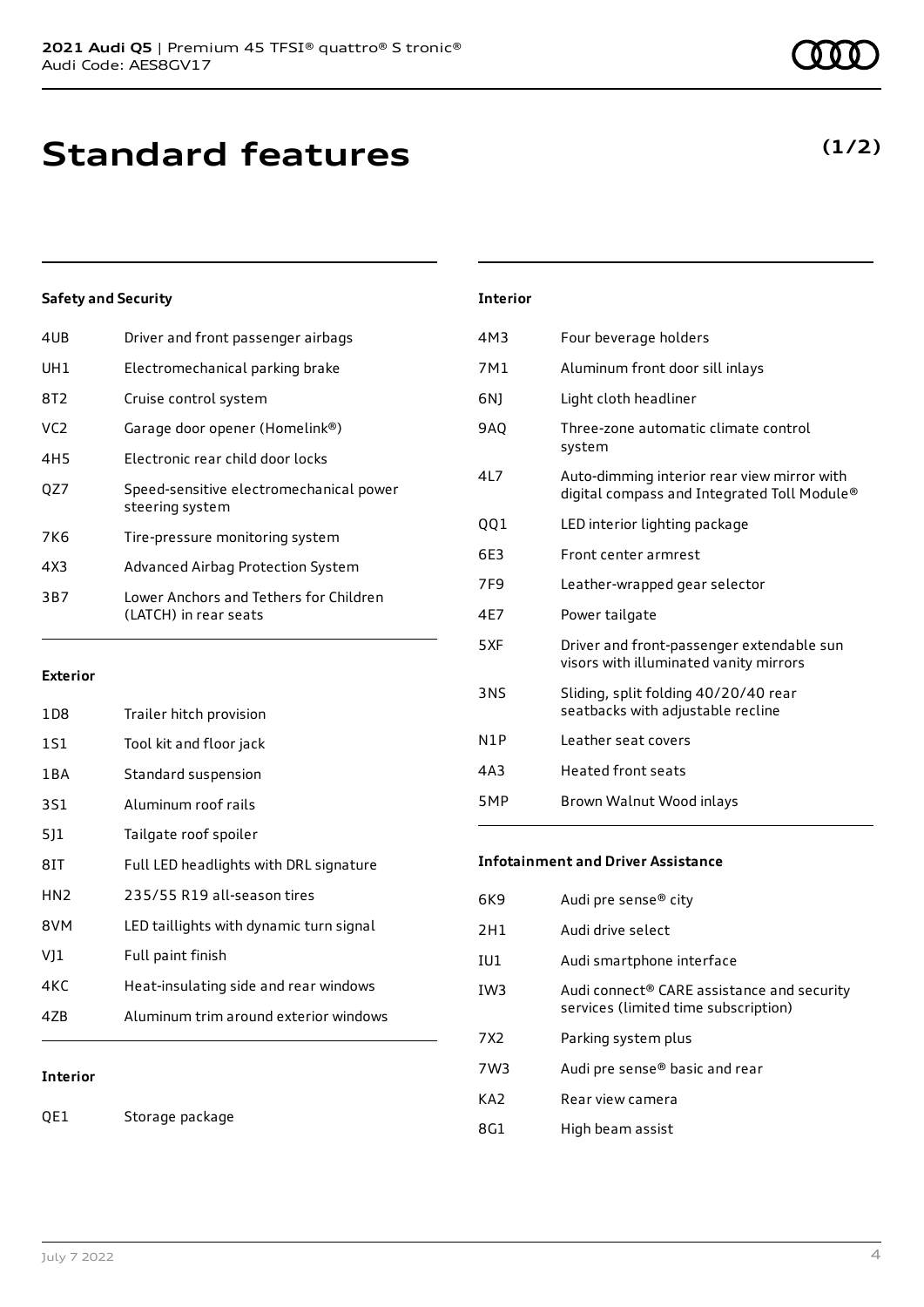**(2/2)**

## **Standard features**

### **Infotainment and Driver Assistance**

| 9VD | Audi sound system                                                 |
|-----|-------------------------------------------------------------------|
| 9S7 | 7.0" color driver information system                              |
| 7Y1 | Audi side assist                                                  |
| 613 | Audi active lane assist                                           |
| 9ZX | Preparation for mobile phone (Bluetooth®)<br>with streaming audio |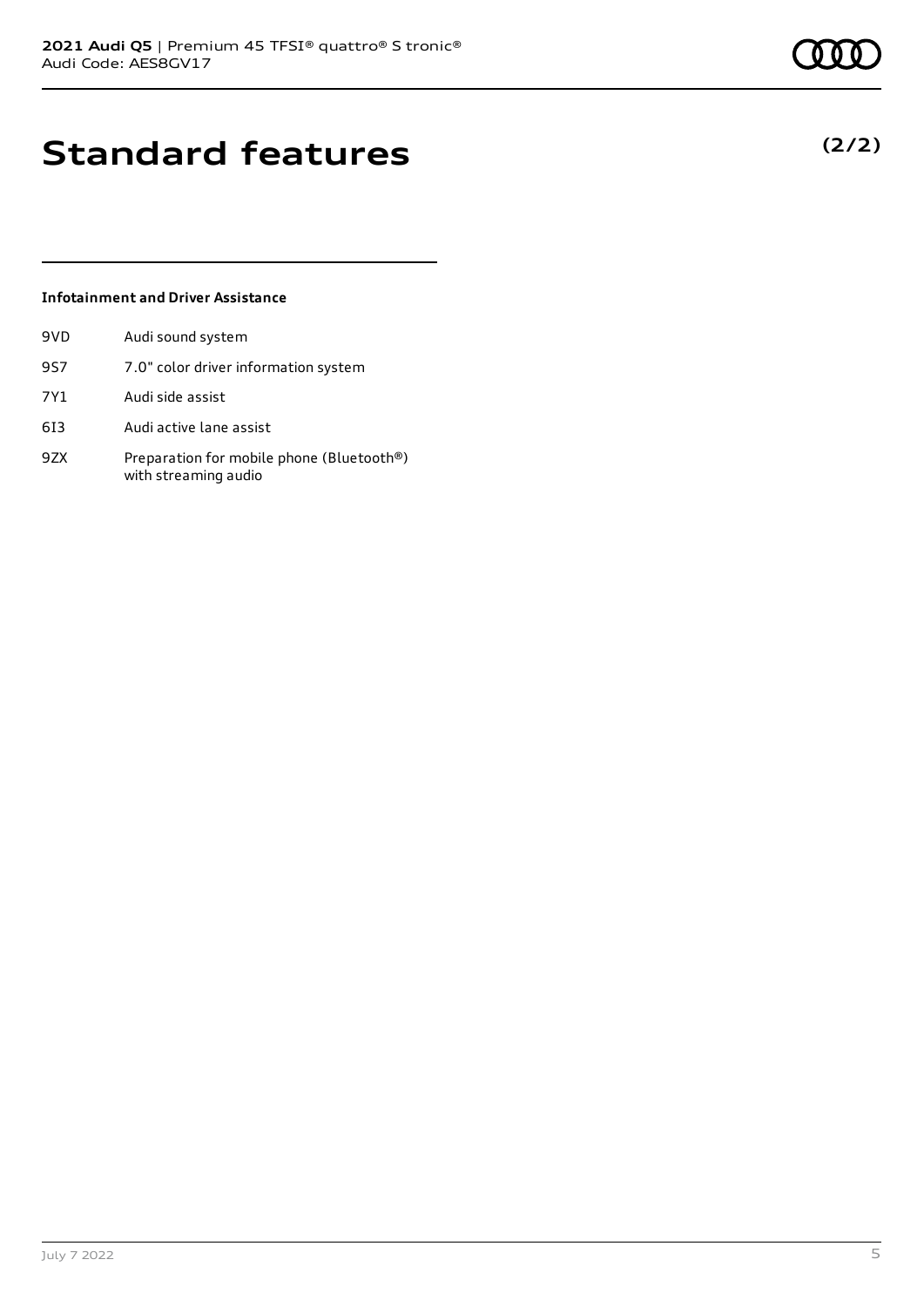### **Dealer remarks**

Check out this 2021!

First and foremost is the striking exterior. Turbocharger technology provides forced air induction, enhancing performance while preserving fuel economy. With less than 20,000 miles on the odometer, this 4 door sport utility vehicle prioritizes comfort, safety and convenience. Audi prioritized comfort and style by including: a power seat, rain sensing wipers, and air conditioning. Smooth gearshifts are achieved thanks to the 2 liter 4 cylinder engine, and for added security, dynamic Stability Control supplements the drivetrain.

Our sales reps are knowledgeable and professional. They'll work with you to find the right vehicle at a price you can afford. Stop by our dealership or give us a call for more information.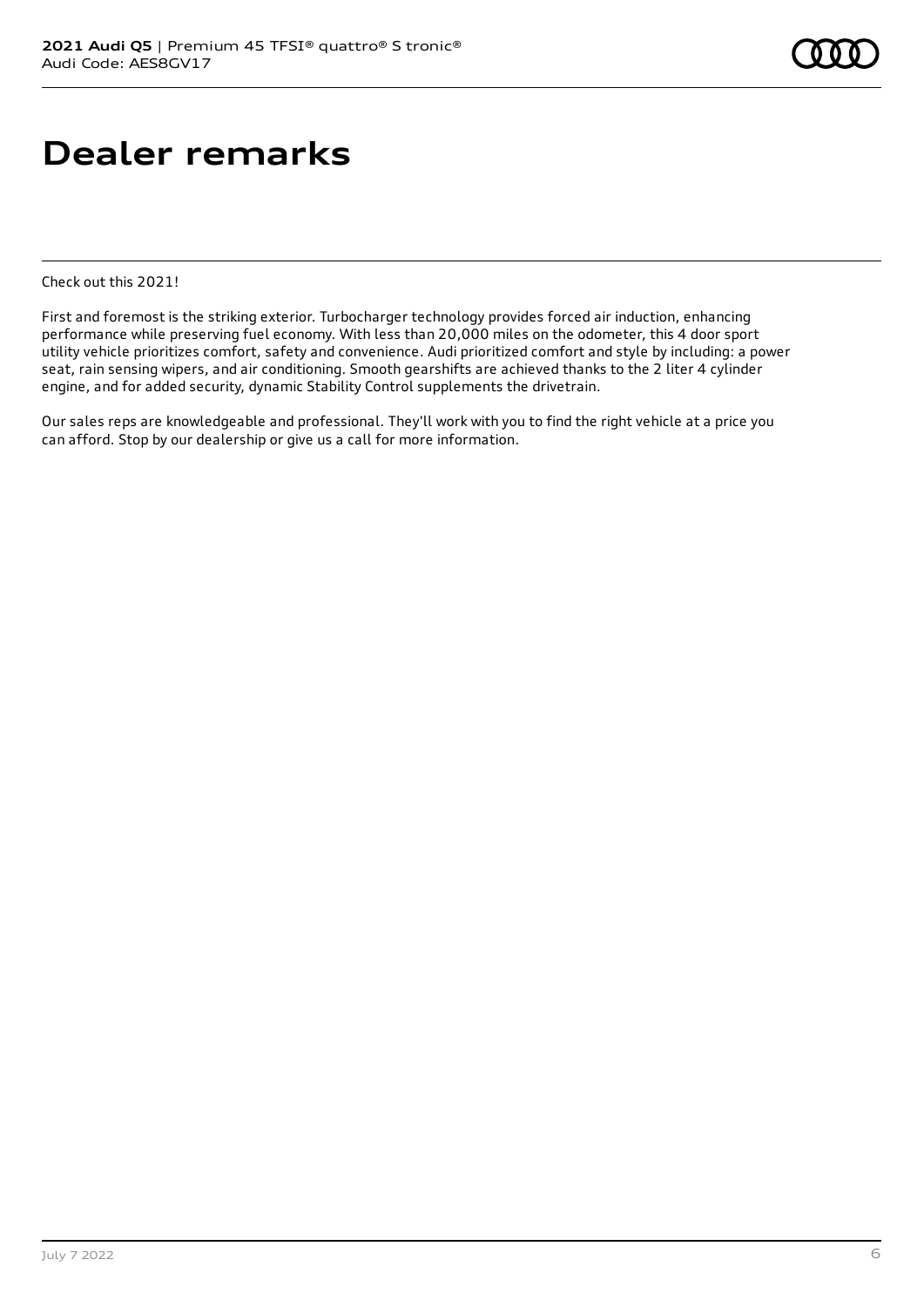# **Technical Specifications**

**(1/2)**

#### **Engineering | Performance** Engine type 2.0-liter four-cylinder Power Level 45 Max. output 261 HP Displacement 2.0 l Towing capacity 4,400 lb Torque 273 lb-ft@rpm Valvetrain 16-valve DOHC with Audi valvelift system and variable valve timing Acceleration (0 - 60 mph) 5.7 seconds Engine block Cast-iron Induction/fuel injection Turbocharged/TFSI® Cylinder head Aluminum-alloy Displacement/Bore and 1,984/82.5 x 92.8 cc/mm stroke Top track speed<sup>1</sup> [1](#page-10-0) 130 mph **Electrical system** Hybrid engine 12-volt Mild Hybrid Electric Vehicle (MHEV) technology **Transmission | Drivetrain Steering** Steering type Electromechanical progressive steering system Turning diameter, curb-38.7 ft to-curb Steering ratio 15.9:1 **Suspension** Front axle Five-link suspension - Audi comfort suspension Rear axle Five-link suspension - Audi comfort suspension **Brakes** Front brakes 13.3 (ventilated disc) in Rear brakes 13.0 (ventilated disc) in **Body** Material Lightweight technology—multimaterial construction (steel and aluminum) **Warranty | Maintenance**

| Drivetrain type | quattro <sup>®</sup> all-wheel drive with ultra <sup>®</sup><br>technology |
|-----------------|----------------------------------------------------------------------------|
| Transmission    | Seven-speed S tronic <sup>®</sup> dual-clutch<br>automatic transmission    |

| Warranty | 4-year/50,000-mile Audi New |
|----------|-----------------------------|
|          | Vehicle Limited Warranty    |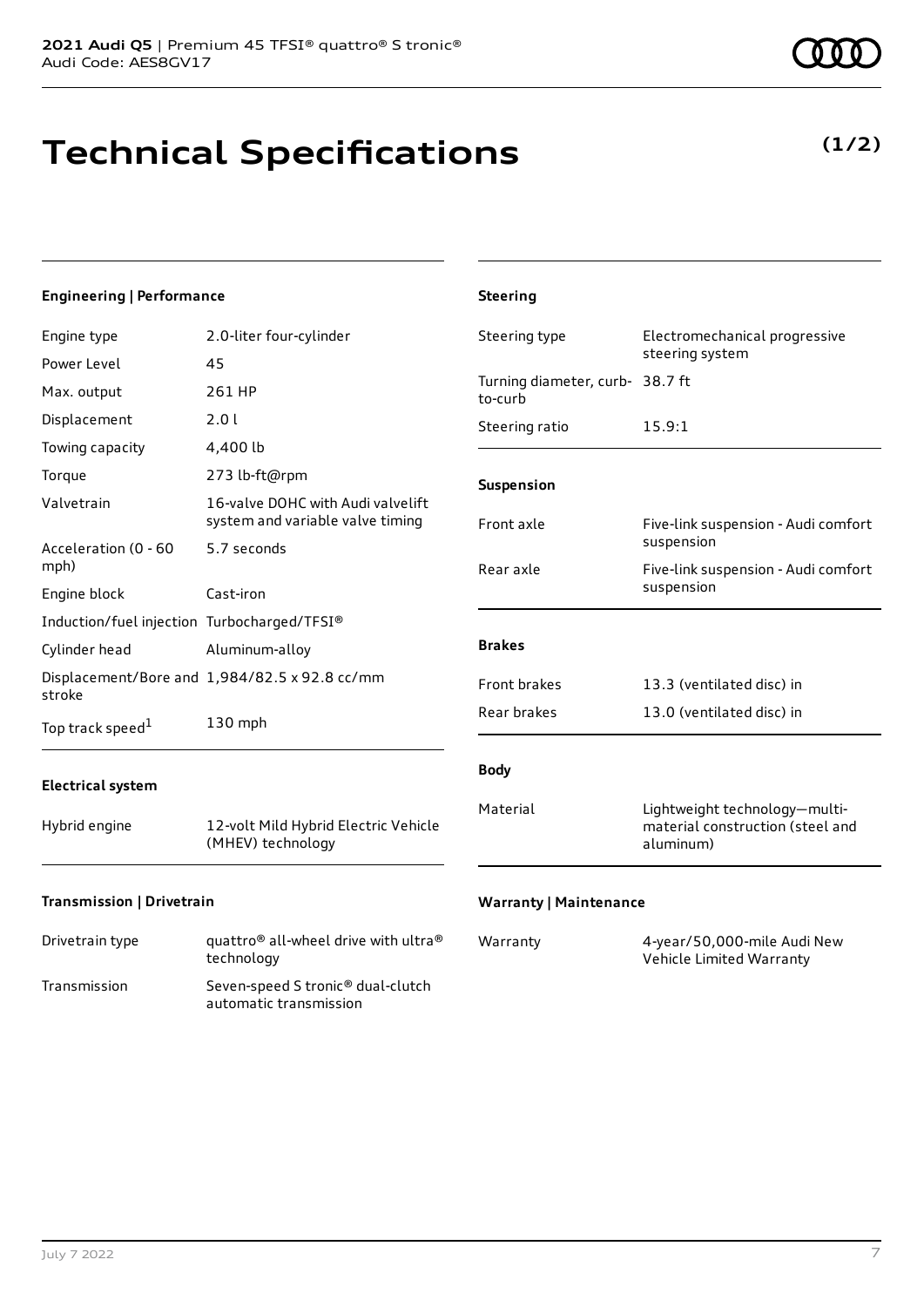### **Technical Specifications**

### **Exterior Measurements**

| Height                           | 65.5 in  |
|----------------------------------|----------|
| Overall width without<br>mirrors | 74.5 in  |
| Length                           | 184.3 in |
| Wheelbase                        | 111.0 in |
| Overall width with<br>mirrors    | 84.2 in  |
| Track rear                       | 63.3 in  |
| Track front                      | 63.6 in  |
| Curb weight                      | 4.079 lb |

#### **Interior measurements**

| Seating capacity                          | 5                                                  |
|-------------------------------------------|----------------------------------------------------|
| Shoulder room, rear                       | 56.5 in                                            |
| Head room with front<br>sunroof           | 38.1 in                                            |
| Leg room, rear                            | 38.0 in                                            |
| Shoulder room, front                      | 57.7 in                                            |
| Head room with rear<br>sunroof            | 37.7 in                                            |
| Head room, rear                           | 39.3 in                                            |
| Leg room, front                           | 40.9 in                                            |
| Head room, front                          | 39.6 in                                            |
| Cargo volume, rear<br>seatbacks up/folded | 25.8/54.0 (25.6/53.5 with<br>sunroof) cu ft, cu ft |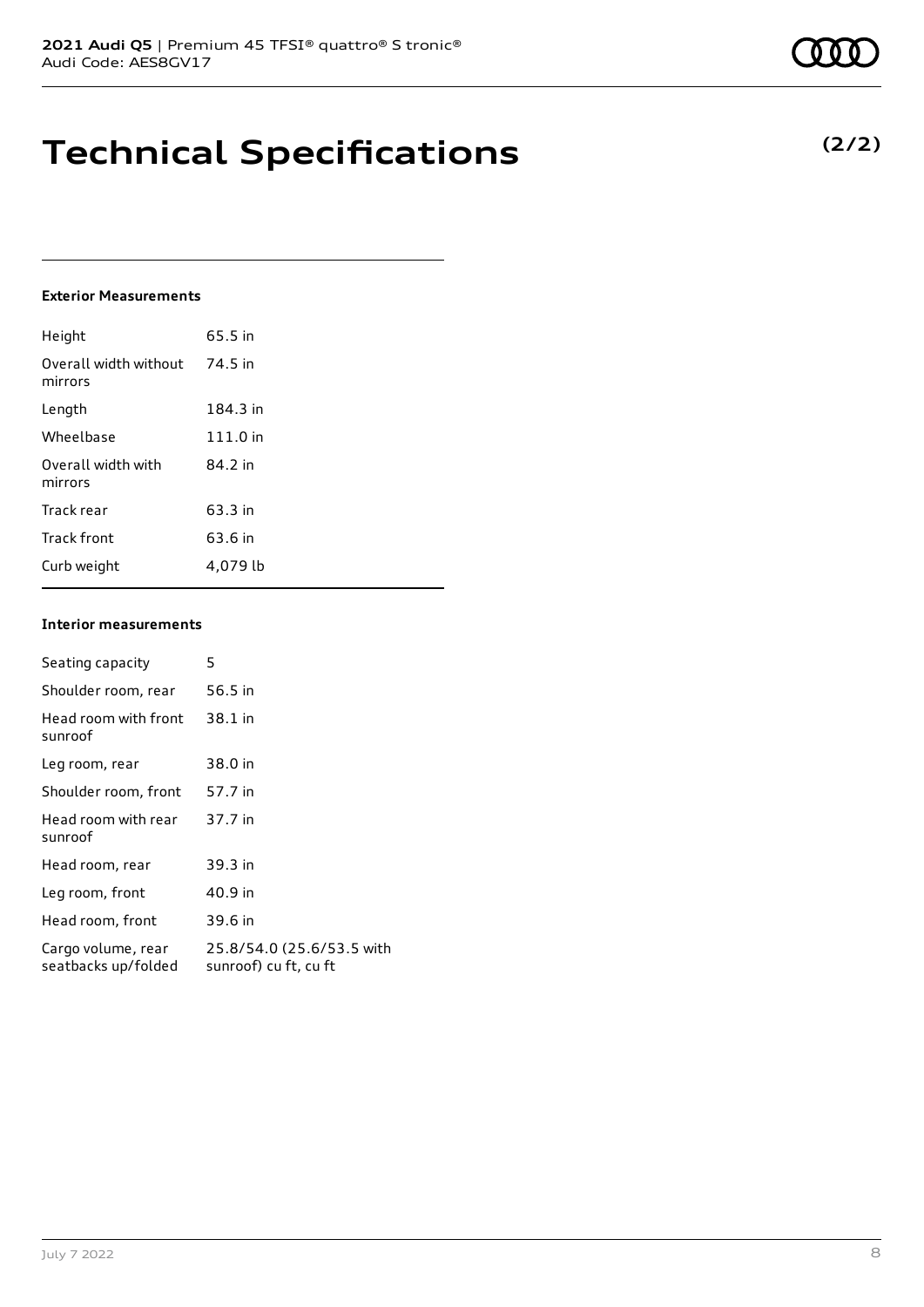### **Consumption- and emission**

### **Consumption by NEDC**

| urban       | $23$ mpg |
|-------------|----------|
| extra-urban | 28 mpg   |
| combined    | $25$ mpg |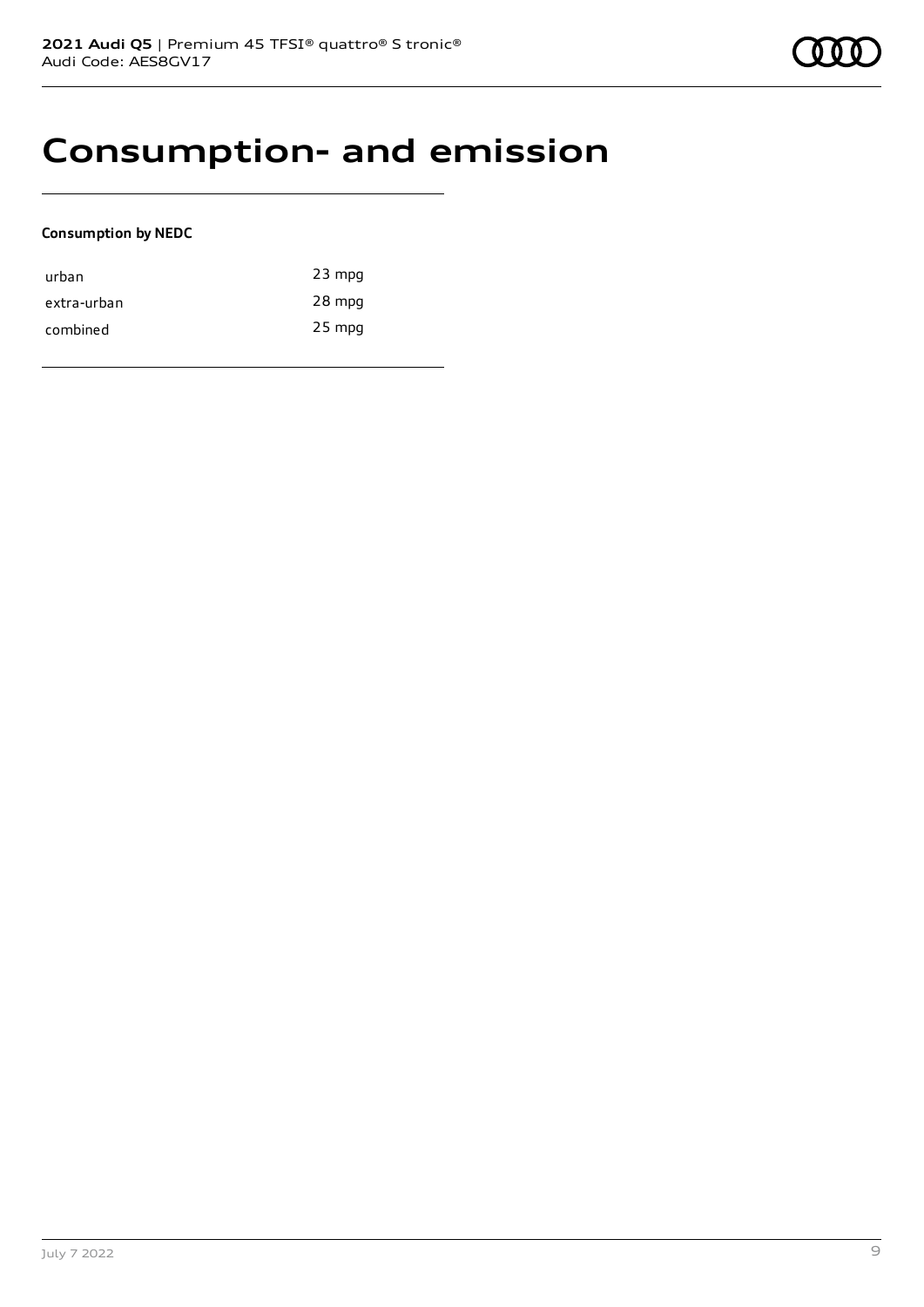

### **Contact**

Dealer **The Audi Connection**

9678 Montgomery Rd 45242 Cincinnati OH

Phone: +15138912000 FAX: 5133663013

www: [https://www.theaudiconnection.com](https://www.theaudiconnection.com/)